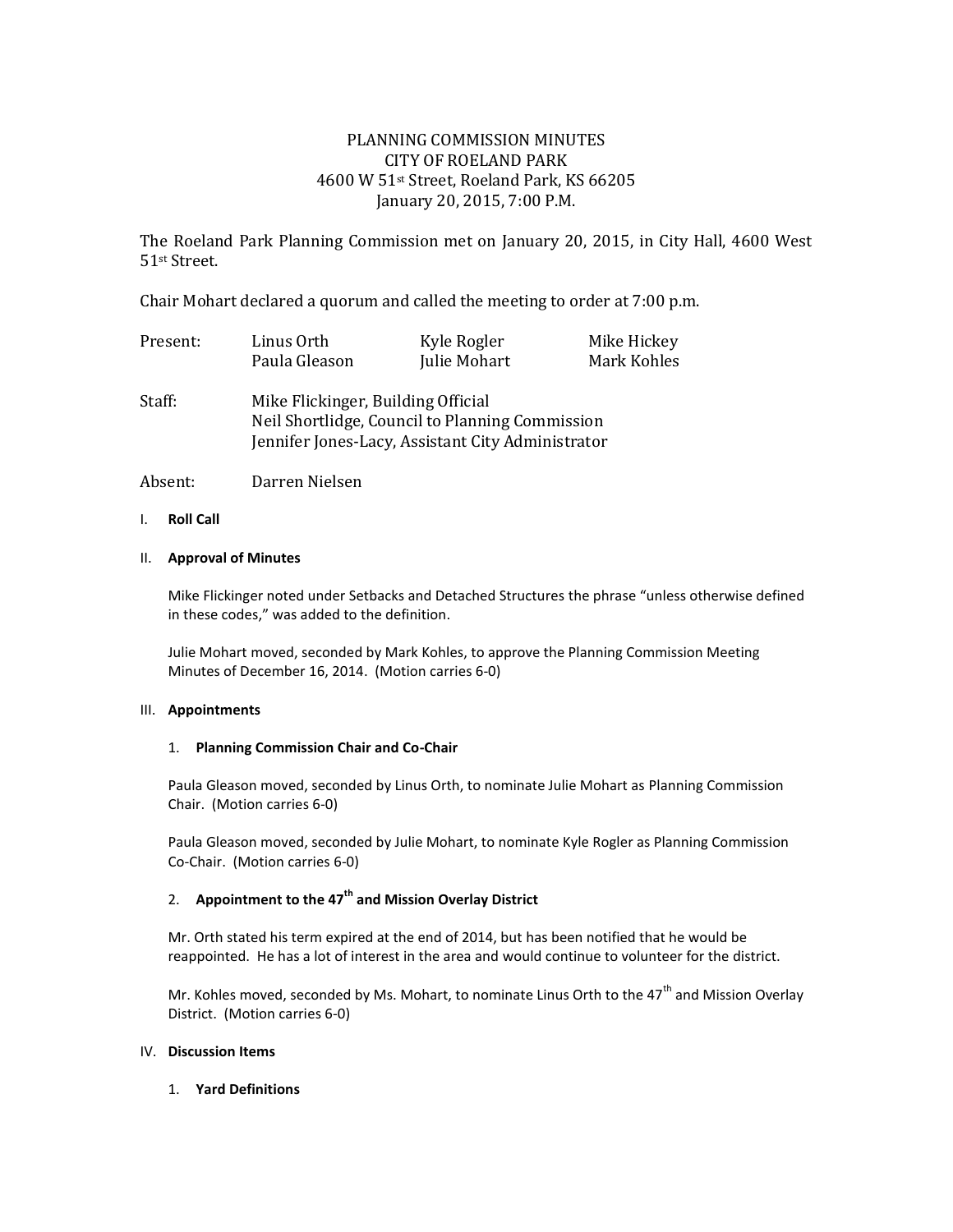Ms. Jones-Lacy provided the Commission with a printout illustration that Mr. Kohles put together to support the definitions. She noted that the definitions were previously discussed and approved by the Planning Commission in November 2014. There were additional items added under Chapter 16 that needed to be discussed with the hopes of moving them forward in an omnibus fashion. Ms. Jones-Lacy added that the definitions for front and side yards have been approved, but that Mayor Joel Marquardt had some questions and concerns and wished to address the Planning Commission.

Mayor Marquardt expressed his concerns with the language of property setbacks with regards to the front and side yard definitions. It was noted that the language as written would allow for corner lot side yards to construct objects such as fencing, garages, decks, et cetera that could run up to the front property line. The Mayor stated his goal was to see if anyone on the Planning Commission would be willing to look into the code, do a little bit of background on it to make sure this code is the best that can be done for the City.

Mr. Marquardt noted this could be a potential problem with redevelopment of a residential lot and reiterated that a developer not be allowed to redefine the positioning of a house so that it would affect the setback and uniformity with the surrounding properties, or that the yard definitions could create new setback allowances within the current platted setbacks.

Mike Flickinger noted the provisions in City Code 16-613 address lots that abut side streets, requiring any construction to be 15 feet in from the right-of-way

Mr. Rogler thanked the Mayor for speaking to the Planning Commission and bringing his concerns to everyone's attention. Mr. Rogler said that at least 55% of the lot area is required to be a permeable uncovered surface. He stated research was needed if the definitions for front, side and back yards were changed and that the code might need to be modified to include traditional language for a corner lot and a side yard that faces the street, but should still have front yard setbacks.

It was noted in Code 16-407(b), that a side yard setback has to be 20-feet in from the right-of-way on the corner lot. Utility boxes are not addressed in Chapter 16, but are referenced in Section 809(n) and (o). Fences on a corner lot side yard are to be 15-feet in from right-of-way. Detached garages are to be 15-feet from the right-of-way. If the side yard abuts a street or highway, no residence, including those with attached or semi-attached garages, porch, enclosed or unenclosed, shall be located within 20 feet of the street or highway right-of-way line.

There was extensive discussion regarding platted versus code setbacks, setbacks for front yards and residential corner lots. There was also discussion of the orientation of the front of a house to which the Mayor asked if the setback definition could be rewritten so that it is not based on the building's orientation, but on the lines of the street as a whole. Mayor Marquardt stated that he would endorse a front yard setback off of the street and, therefore, no utilities could be placed on the corner anywhere.

Ms. Jones-Lacy has researched yard definitions of area cities and noted that Overland Park's definition of a front yard mirrors Roeland Park's and refers to the main building.

Mr. Hickey noted that the old definition put the side yard up to the property line which allowed for fencing, a recreational vehicle, et cetera, to be placed up to the front property yard.

Mr. Kohles felt that existing problems are largely with side yards.

Mayor Marquardt suggested that language to the effect that, "In no case shall a side yard be construed to be closer to the street than the nearest portion of the house," could be added to the definitions.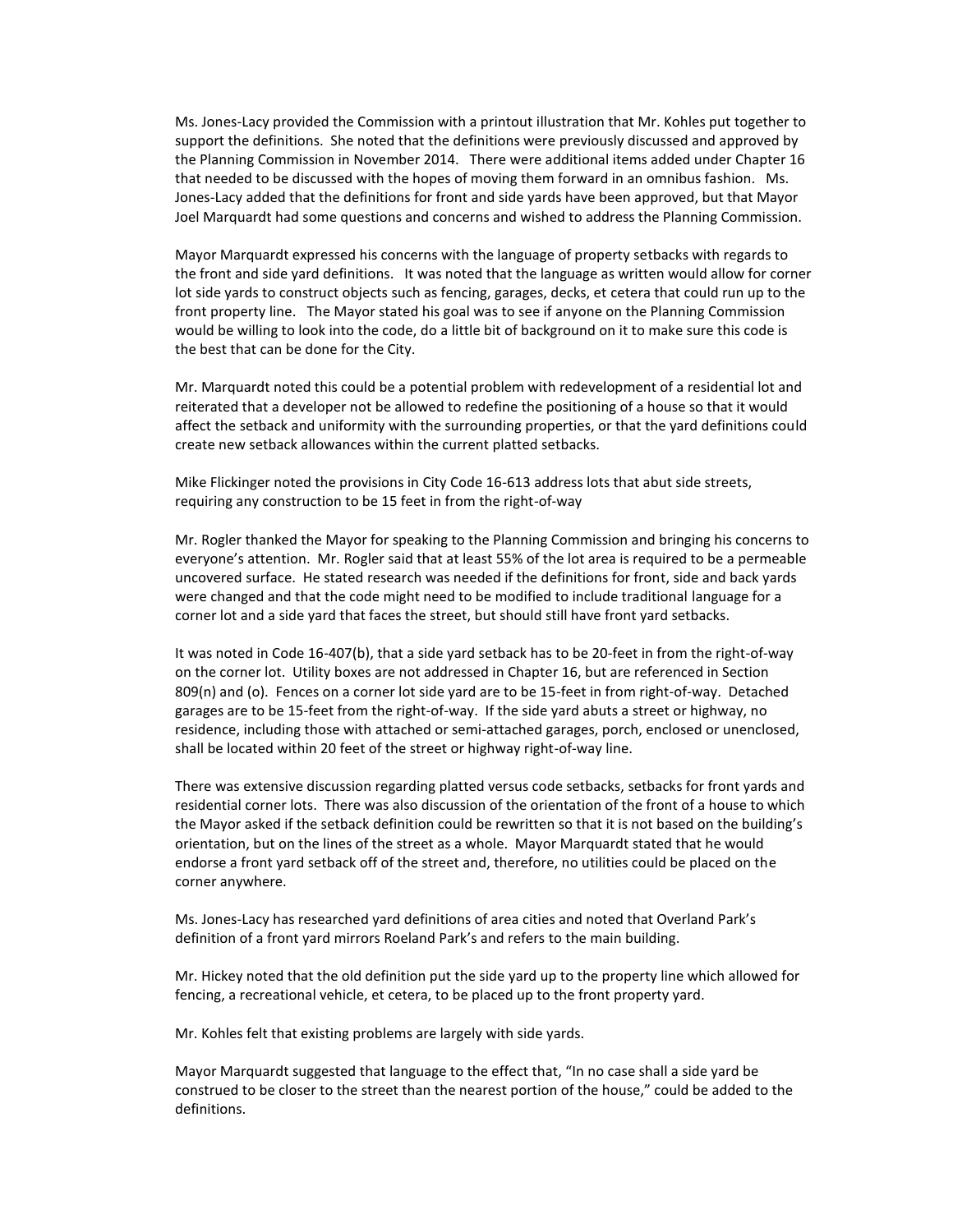Ms. Jones-Lacy read into the record the Kansas City, Missouri definition of a side setback. "The setback required between a building and the side property line of the lot on which the building is located extending along a side property line from the point of the minimum front setback to the point of the minimum rear setback."

The Kansas City, Missouri definition for the side yard is as follows: "The actual area that exists between a building and the side property line of the lot on which the building is located, extending along a side property line from the point of the minimum setback to the point of the minimum rear setback." She noted the primary distinction is that setback does not refer to actual structure; however, definitions involving yard refer to the structure.

Ms. Jones-Lacy added that Kansas City does not have specific side yard setback definitions in its code and its yard definitions are all encompassing. She also noted there would be exceptions and would "include any commercial property on a corner lot where the main structure is located close to the intersection without any accessory structure or uses between the building and the two streets that the property is adjacent to." A rear yard is specified on corner lots and interior lots as, "The rear yard shall in all cases be the opposite end of the lot from which the front yard or from the front yard, one-half the alley with may be considered part or adjacent to the rear yard."

Mr. Orth felt that forming a subcommittee with representatives from the City Council, the Planning Commission and staff could write the language needed to ensure that the City's wishes are clear.

Ms. Jones-Lacy encouraged the Commission to keep the item moving forward and to not let the discussion linger.

Mr. Kohles felt there was agreement in that the code language that new construction should be done to blend in with the existing neighbors. He added that he liked the Kansas City definitions, but didn't feel the language could be applied to all lots in Roeland Park. He didn't believe a task force needed to be appointed and would like to see the matter move forward, but volunteered to be a part of the group and invited Mayor Marquardt to participate. Mr. Marquardt couldn't firmly commit as he has a lot of items, both profession and personal, that he is working with at this time.

Mr. Orth moved, seconded by Ms. Mohart, to form a group consisting of Mark Kohles, Mayor Joel Marquardt and City staff to come back and present to the Planning Commission new definitions and ordinance changes by the next meeting. (Motion carries 6-0)

#### 2. **Metal Roofs on Residential Property**

Julie Mohart noted that the information that was sent out included sample language from different cities.

Paula Gleason stated she could agree to steel-coated material that look like shingles and the simulated wood shakes, but did not like the standing seam roof option for residential homes

Linus Orth agreed with Ms. Gleason, but added he liked the imitation clay tiles.

Kyle Rogler didn't mind the standing seam roof. He then read the new definition into the record. "Exterior finish building and roofing material shall be based on the quality of its design, relationship and compatibility to building materials in the immediate neighborhood." He felt that a metal roof is fine as long as it contextually looks like something else, but agreed that no corrugated metal should be allowed. He did feel that the luster such as from a copper roof should be discussed adding, "Non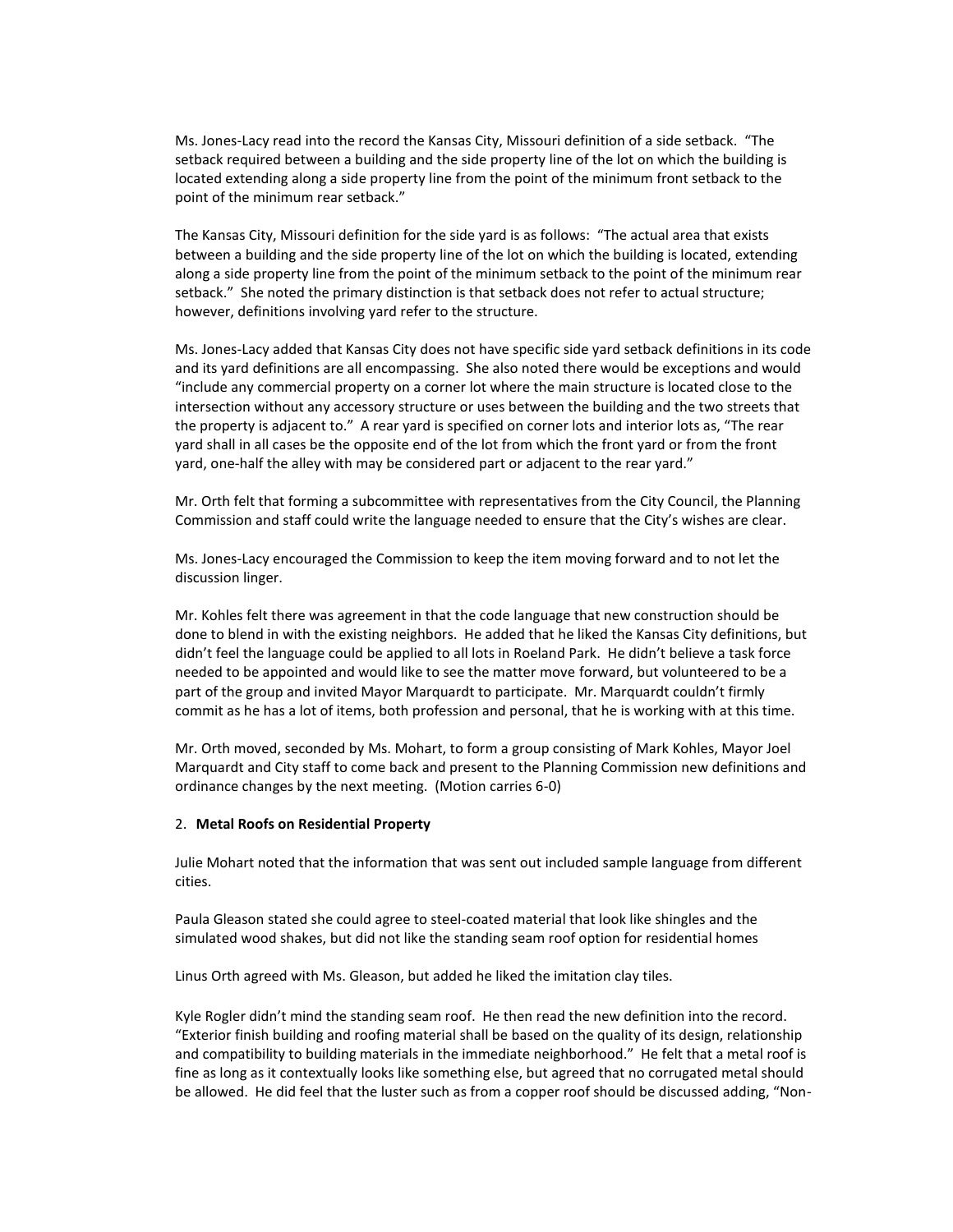glass exterior surface of the dwelling shall not be made of shiny metal or other highly reflective materials and shall, in general, not reflect light to a greater extent than a coat of semi-gloss enamel applied to wood." He stated that copper can be highly reflective, but does develop a patina over time.

Ms. Mohart felt that copper over windows, abutments, front doors were not an issue.

Mr. Rogler discussed the importance of matching surrounding structures.

Mr. Kohles was in favor of the standing seam as long as color choices blend in with the surrounding structures noting that standing seam works well with low slope conditions.

Ms. Gleason questioned the noise associated with rain or hail and its effect on neighbors. Mr. Kohles acknowledged standing seam can be noisy, but felt it was located to the house it was on. He stated he would want to research the noise effect of a standing seam roof.

Ms. Mohart and Mr. Orth discussed the permit process for a roof and the utilization of foam decking board to minimize noise.

Mr. Kohles suggested that with a standing seam roof a waterproofing membrane and insulation board should be utilized.

Mr. Orth said there should be a provision that if standing seam is used, insulation or sound dampening board must be installed underneath.

Ms. Jones-Lacy said staff would review the noise factor issue on standing seam roofs and its effect on neighbors outside. She asked if there was agreement on the definition as it stands or if there were any other concerns other than the noise factor potential from a roof.

Mr. Orth recommended that noting roof colors should be part of the permit process for future reference.

Ms. Jones-Lacy added that the metal roofs will be a topic included in the Public Hearing.

#### **3. Special Event Definition**

It was noted there were issues regarding potential signs at St. Agnes Church and some residents were concerned that what the City originally deemed as yard decorations were actually signs and exceeding the maximum number allowed. A change to the definition would address the concern and allow any special event, including the one the church has every October, to fall within this definition and give them a little bit more leeway.

Ms. Jones-Lacy stated that the Mayor would like to see an alternative way to address the issue other than changing the Special Event definition. It was determined the primary issue the display of banners in addition to crosses, which the Mayor believed was the impetus for certain residents to call the crosses signs or banners, because banners are signs that have a specific message. Therefore, with the banners being in close proximity to the crosses, it elevated the crosses to signs. One suggestion the Mayor made was to move the banners to different location on the property in the hopes that would eliminate that concern. He hoped to have a conversation with church. City Attorney Shortlidge discussed with Mayor that he didn't think separating the banners and crosses would resolve the issue in the minds of the residents.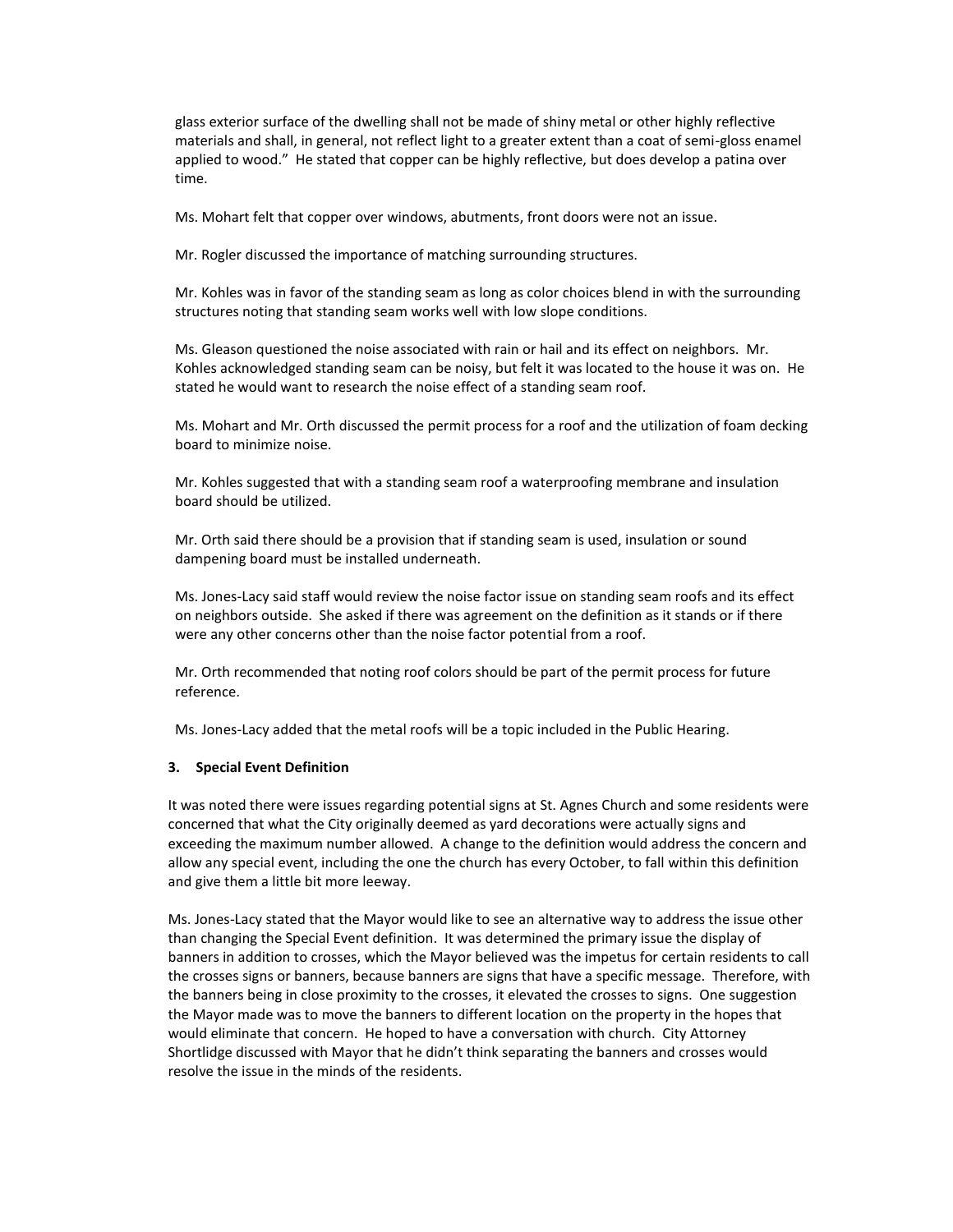Mr. Kohles felt the complaints were from one or two residents. He felt that the opinions of others should be respected and that rewriting the ordinance language would be a lot of work due to the complaint of one or two individuals.

Ms. Gleason noted that the signs have been there many, many previous years.

Mr. Orth clarified the situation noting that some people are complaining about the annual pro-life event at St. Agnes.

It was noted that the church was not in compliance because the signs are too big and having crosses next to the sign amounts to 50 to 60 signs. He added the area is residentially zoned and the code allows for three temporary signs. There was discussion in regards to changing from a special event versus a temporary sign under the non-profit organizations.

City Attorney Shortlidge said eliminating the number limitation would be applicable assuming the church was willing to go after it as a special event. He noted that Mayor Marquardt has not had conversations with the church. He also added that there is a possibility of potential claims that church might make under a federal statute that protects religious expression.

Mr. Kohles noted that the church was different than a residence.

City Attorney Shortlidge added that the City is not going to eliminate the complaints, but bringing the church into compliance with the code would help.

Mr. Orth believed bringing the church into compliance is the best solution.

Ms. Gleason noted that not-for-profits were not in the definition of special events. Mr. Shortlidge noted it was covered under a Type 1 Special Event.

Mr. Orth suggested that no sign exceed four-foot above grade and to take away the three square footage limit.

Ms. Gleason noted that if people are doing something outdoors, the event has to be between 8 p.m. and 11 p.m., but does not apply to signage.

Mr. Orth noted that special event signs are different than temporary yard signs and are not limited by size. Mr. Kohles didn't see a reason for a size restriction as there have been no issues. There was Commission discussion regarding the height and length size restrictions and the length of time for display.

Mr. Rogler noted the church might view the restrictions as a burden on their religious expression. City Attorney Shortlidge felt it was more productive for the City to place restrictions on square footage or length or height of banners.

The Commission then agreed on an 8- foot length and 4-foot grade of banners. Ms. Jones-Lacy will have this item as part of the public hearing.

Mr. Orth wanted to ensure that all lines of sign and not obstructing traffic rules still apply in determining the placement of the signs.

#### **4. Sustainable Code Review – Mark Kohles**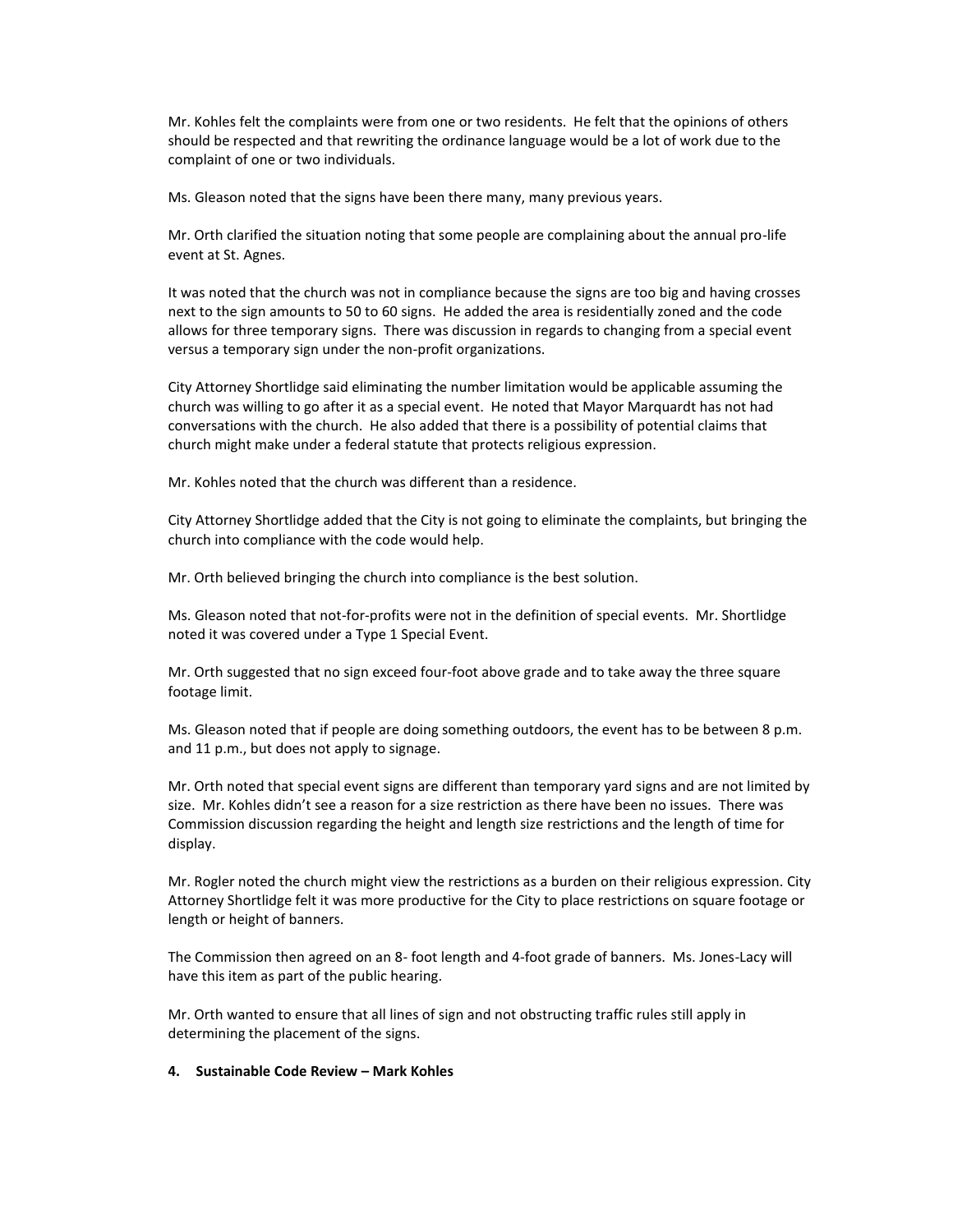Mr. Kohles noted that at the last meeting MARC had presented the Sustainable Code Framework and Community Audit. Appendix A contains a number of questions about properties in Roeland Park and their current status. As for questions regarding North Johnson Drive he noted that the design guidelines were produced in 2009 and approved as part of the Comprehensive Plan by the Planning Commission and City Council in 2012.

City Administrator Otto provided a status update on the upcoming major projects. He noted that the West Cloverleaf has just finished its second phase of the traffic study to determine if a non-signal full interchange break could be put in on the north part of the cloverleaf. Olsson Associates and Shafer, Kline and Warren (SKW), engineers for the City, have both stated that yes, an interchange would work. The area will need to be monitored for safety and an accident history for the area is needed. Mr. Otto reported that the issue will be coming back to the Governing Body in February and that SKW and Commerce Bank will also be present. He also added that Commerce Back is actively looking for a co-tenant at their site.

After approving the interlocal agreement with Mission, the joint task force that was established will be meeting to start the visioning process looking for the highest, best use of the property. They will also be working on the issues of having two taxing jurisdictions, on-site utilities and other items that may arise.

Mr. Otto noted the new property owner of the  $47<sup>th</sup>$  and Mission corner will bring to the City Council plans to raze the two buildings that face Mission Road, two buildings that face  $47^{\text{th}}$  Street/County Line and the first house on the east side of Canterbury. After the demolition is complete the owner will look to re-platting the area into one plat and change it to all commercial. The new owner has stated publicly that he is looking into a restaurant concepts for the site. As it stands the property has numerous maintenance issues and code violations to which the Governing Body agreed to give the owner until April 1, 2015, to demolish the buildings or to resolve the property code violations.

The Old Pool site is being discussed by the Mayor's volunteer architects group who have working on different concepts looking to utilize and incorporate the existing caves. The issue is to find an interested party to provide the backing for such a project.

Mr. Otto noted that with the size of City staff, the projects they're working on, a lot of the staff is at capacity working on getting pre-site and final plans ready for approval.

He also added that there is no news on the Walmart Shopping Center and people are not moving forward with potential projects until Walmart's future is known. There has been talk about the existing strip centers in the back expanding and potentially adding another pad site next to Taco Bell.

The owners of Bella Roe have potential developable lots at 50<sup>th</sup> Terrace and Cedar, but do not appear to be interested in developing that site.

Mr. Kohles stated he has been reviewing the code trying to find ways the City can be more proactive with some of the sites. His review focused on the retail areas, single family, duplex and doubleresidential looking at ways to improve parking, landscaping streets. Mr. Rogler has looked at the MXD and believes it is a good baseline code and that it leaves a lot of discretion to the Planning Department. He discussed parking designs in relation to building entrances noting a need for increased walkability in the area. There was also discussion of a shared parking ordinance and the benefits of a parking district. As parking is a persistent problem in the  $47<sup>th</sup>$  and Mission district a shared parking district would be of benefit to the area. Mr. Rogler also recommended that setbacks for mixed use need to be determined and mentioned groups such as the Congress for the New Urbanism, Smart Growth and Jeff Speck are very keen on how buildings interact with the street and work to encourage walkability within cities.